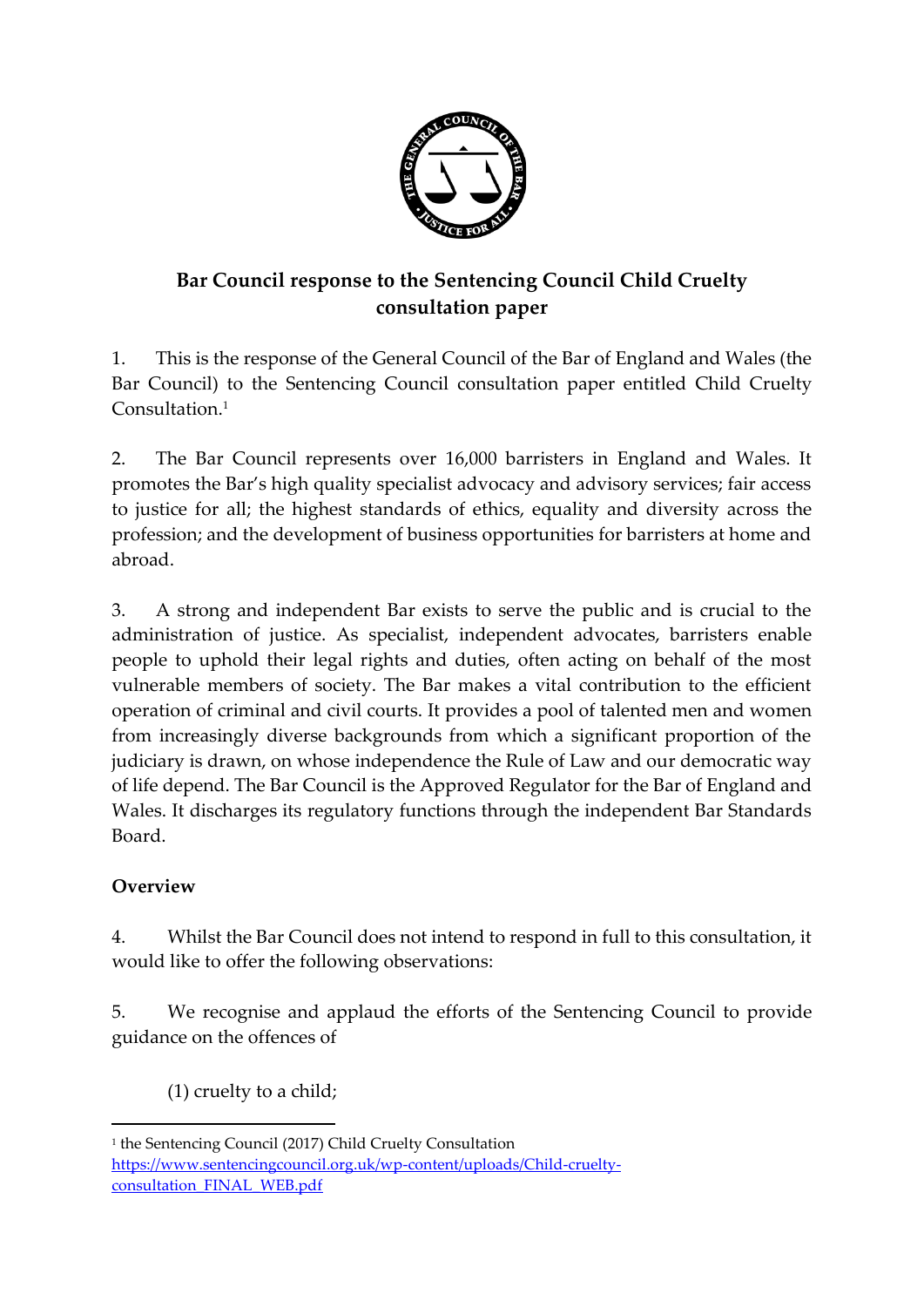(2) causing or allowing a child to die or suffer serious physical harm and; (3) failing to protect a girl from the risk of FGM.

6. The structure of the proposed guideline follows that of other guidelines with which the profession and courts have become familiar. We do not otherwise comment on the structure.

- 7. We have only two comments to make about the content of the guidelines:
	- a. The lowest category of culpability in each case Category C includes victims of domestic abuse where the abuse is linked to the commission of the offence. That category omits victims of human trafficking who are as vulnerable and as deserving of leniency as are victims of domestic abuse where their status as victim is linked to the commission of the offence. This is particularly important since s.45 of and Sch 4 to the Modern Slavery Act (MSA) 2015 exclude from the statutory defence available to victims of trafficking offences of child cruelty contrary to s.1 of the Children and Young Persons Act 1933, as well as offences contrary to s.27 of the Offences Against the Person Act 1861 (abandoning a child), s.1 of the Infant Life (Preservation) Act 1929, s.1 of the Infanticide Act 1938, ss.1-3 of the Female Genital Mutilation Act 2003 and s.5 of the Domestic Violence, Crime and Victims Act 2004 (causing or allowing a child to die or suffer serious physical harm). For some reason s.3A of the Female Genital Mutilation Act 2003 which forms a specific part of this guideline is not (yet) excluded from the statutory defence in s.45 of the MSA. Given the prevalence of human trafficking and the international focus on it, the Sentencing Council should have included such persons expressly within Category C. The Sentencing Council does not even include them among the residual mitigating factors.
	- b. On p.41 and 42 of the consultation document the Council sets out the statutory requirements of its guidelines. These include having regard to "the cost of different sentences and their relative effectiveness in preventing re-offending" as well as a duty to produce an assessment of the effect of the guidelines on resources for prison places, probation and youth justice services. However the draft provides none of these. Recent reports have identified the parlous states of our prisons, youth detention centres and the probation service. For the Sentencing Council to take current actual sentencing practice and adopt it as the basis of guidelines without regard to the inadequacy of our penal system to fulfil the requirements of reform and rehabilitation as well as to inflict punishment is to omit an important aspect of its function.